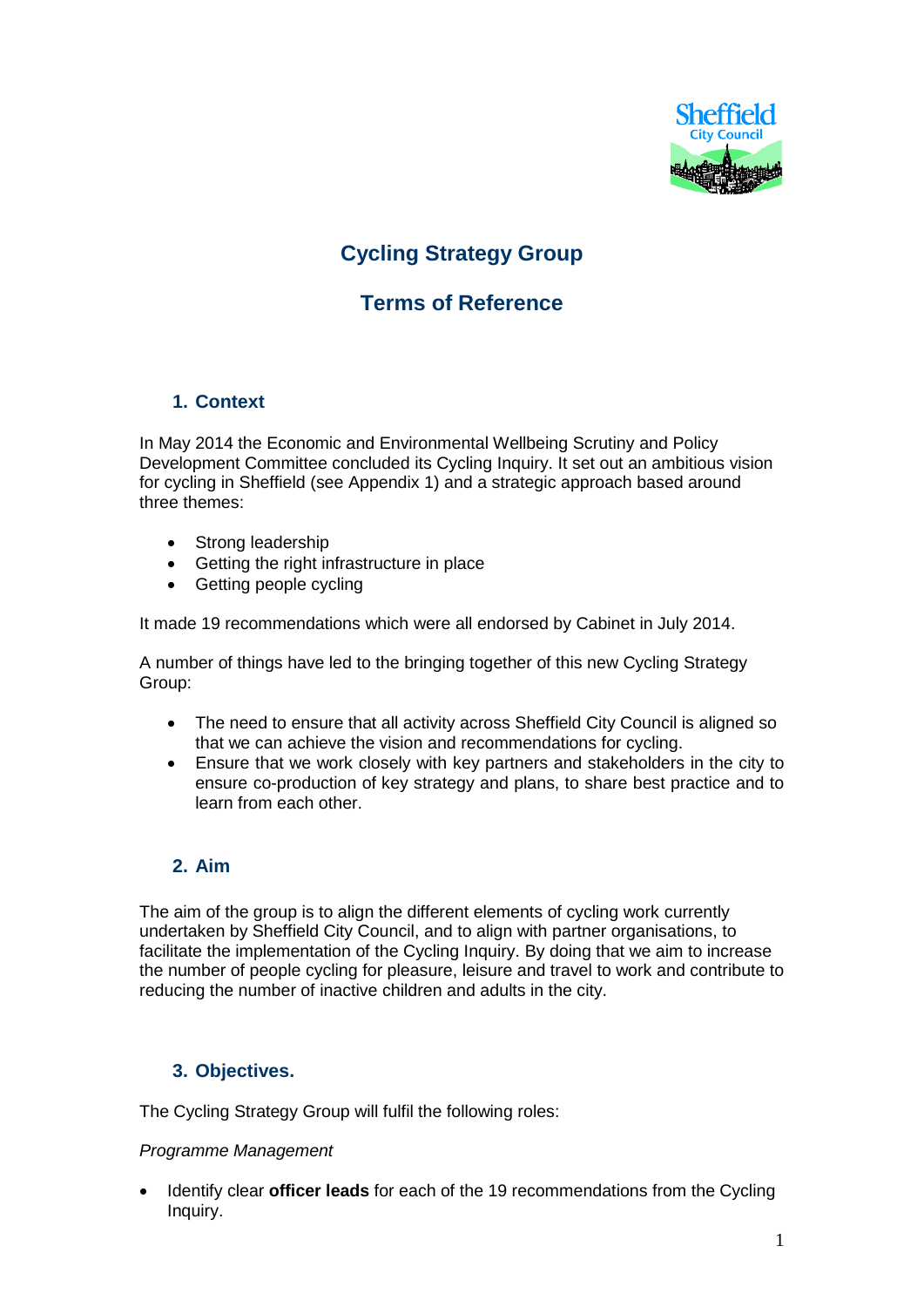Be responsible for **managing progress** against the 19 recommendations within the Cycling Inquiry - monitoring the performance, progress and implementation of the recommendations, identifying key variances from the programme, any resource or capacity issues, and appropriate mitigation actions.

## *Co-ordination*

- Provide **strategic advice and direction** for all cycling related work within the city
- Understand and **map cycling activity** within the city to avoid duplication and to engage existing key partners
- To join up the **communication** of cycling work ensuring there is a clear communication plan which captures all activity and opportunities and the benefits of cycling
- Build on the **Tour de France** and develop work which will provide a **legacy** for the city

### *Infrastructure*

- Ensure that a long term **strategic cycle network plan** is produced and a **delivery plan** setting out how it will be implemented
- Develop in consultation with partner organisations, **safe cycle routes** to schools, major employment areas and other key facilities e.g. NHS, Universities, SCC sites, Graves, Concord and North Active (National Centre for Sport Exercise Medicine)
- Review **current programmes and projects** to assess strategic fit, good practice and any scope to improve cycle infrastructure delivery

#### *Policy Development*

- Oversee the **development and/or revision of policies** in relation to cycling including the incorporation of the Cycling Vision into the Vision for Excellent Transport in Sheffield and the update to the Sheffield Cycle action Plan.
- Ensure that there are **clear links to wider agendas** including Playing Out Schemes, Walking, 20 mph work etc.
- Ensure that this work fits with the principles of the **Move More** programme e.g. addressing the policy and environment which influences physical activity; working together; building opportunities from the bottom up; consistent messages.
- Develop cycling programmes and opportunities which will contribute to the **outdoor economy** and encourage **tourism** in the city.
- Link to the **Major Events Strategy**: twin tracked approach to mass participation and major events.

#### *Activities and events*

 SCC and partner organisations to ensure they have **appropriate schemes and opportunities to increase cycling participation** within their organisation - for staff to learn to ride, to be confident and safe on a bike and have bike to work schemes in place to encourage uptake of cycling

#### *Training, development and Best practice*

- **Advice** on cycling provision in relation to planning of new development and buildings including considering the need for a Sheffield Guide for Cycling.
- Work to the **Public Health Outcomes Framework**.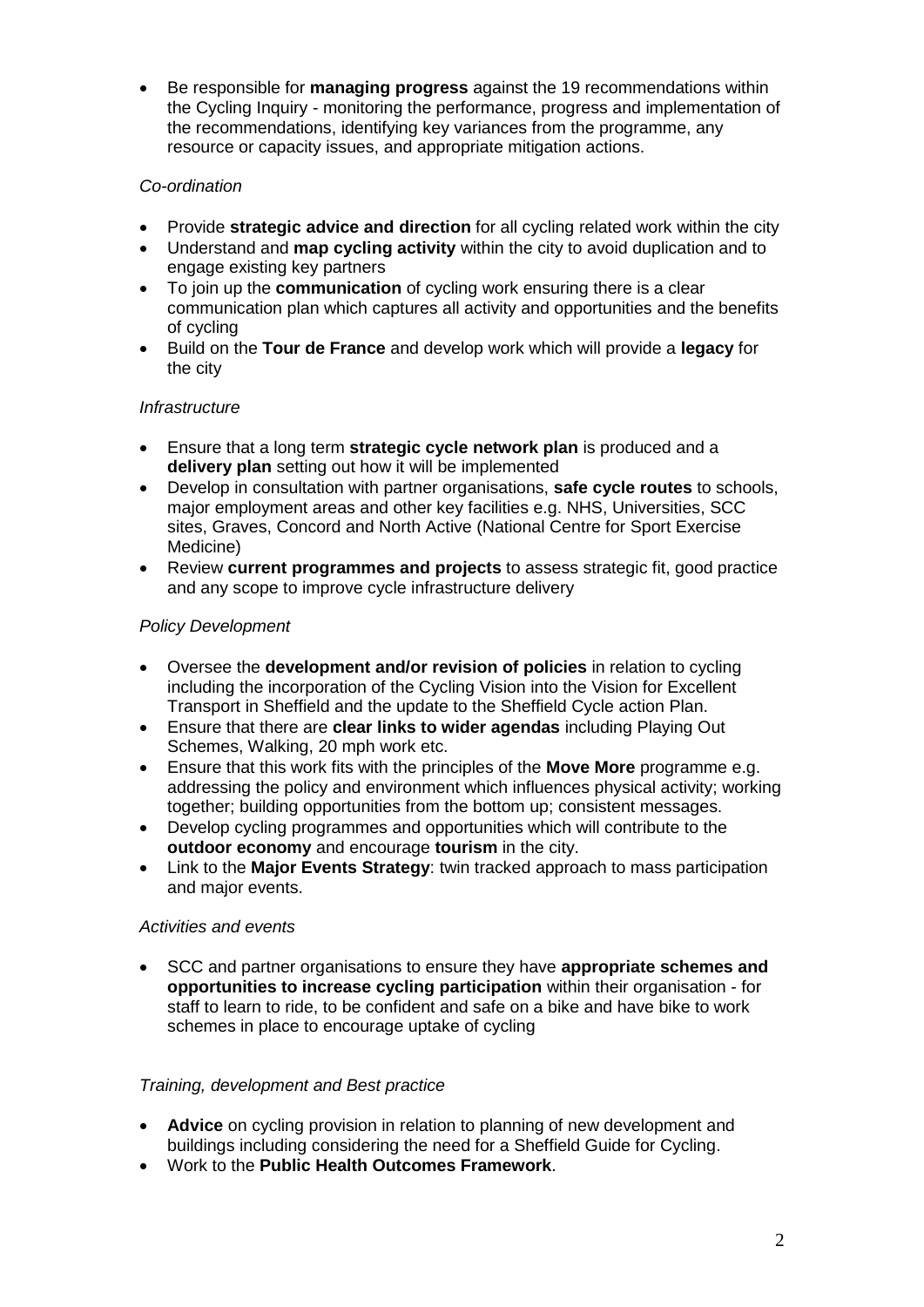#### *Funding and resources*

- Be responsible for identifying any potential **funding streams** and in give advice and support in writing bid applications.
- To identify and **resource gaps** (staff and funding) and identify any potential to draw on the resources of wider partners to ensure the Cycle Inquiry recommendations are delivered.

## **4. Membership**

The Cycling Strategy Group membership will include representatives from the relevant disciplines across Sheffield City Council who have the knowledge, expertise and capability to drive forward the cycling agenda and implement the 19 recommendations of the Cycling Inquiry for Sheffield.

The Council's commitment to co-production means that we want to have regular representation from CycleSheffield and also Sustrans. We will consider widening out representation as the work of the Strategy Group progresses including inviting sector representatives or key stakeholders for specific items on the agenda.

Membership will include:

- Sheffield City Council
	- o Director of Development Services (Chair)
	- o Cllr Tony Downing
	- o Transport Strategy Manager Dick Proctor
	- o Head of Activity Sheffield Diana Radford
	- o Head of Public Health (Place) Dawn Lockley
	- o Team Manager –Culture & Environment Paul Steel
	- $\circ$  Communications Nassim Koriba
- Other stakeholders
	- o Cycle Sheffield representatives
	- o Sustrans

### **5. Meetings and organisation**

- o Meetings will take place bi-monthly
- o Action points will be taken and distributed within 2 weeks of the meeting
- o Any member unable to attend a meeting should, where possible, send a deputy.

## **6. Principles of working**

The success of the Strategy Group will be dependent on how it operates. A number of key principles for working are set out in Appendix 2.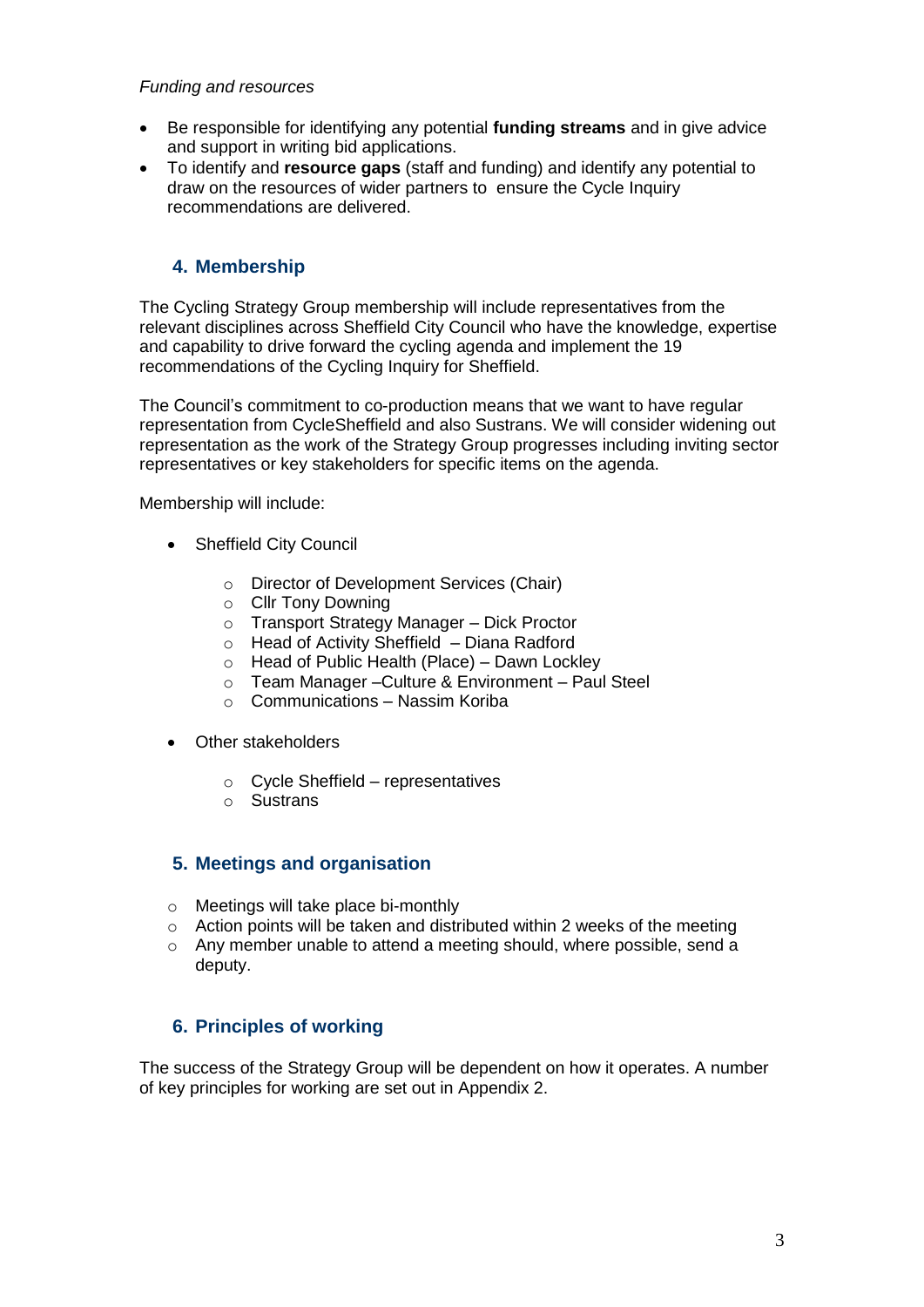## **Appendix 1**

# **Cycling Inquiry**

## **Vision for Cycling in Sheffield**

To realise the full potential of cycling to contribute to the health and wealth of Sheffield, and the quality of life in our local communities, and to play its part in a fully integrated transport network that will encourage reduced car usage, alleviate congestion and ease pollution across the whole of the city. We believe this is both possible and necessary.

We need to get the whole of Sheffield cycling: not just healthy people or sporty young males, but people of all ages and backgrounds, in urban and rural areas.

We need to change the culture of how we use our roads, so that people are no longer afraid to cycle or allow their children to do so. Our streets, roads and local communities, need to become places for people, where cycling and walking are safe and normal.

We endorse the aim of the Get Britain Cycling report to see cycle use increase to 10% of all journeys in 2025 and 25% in 2050.